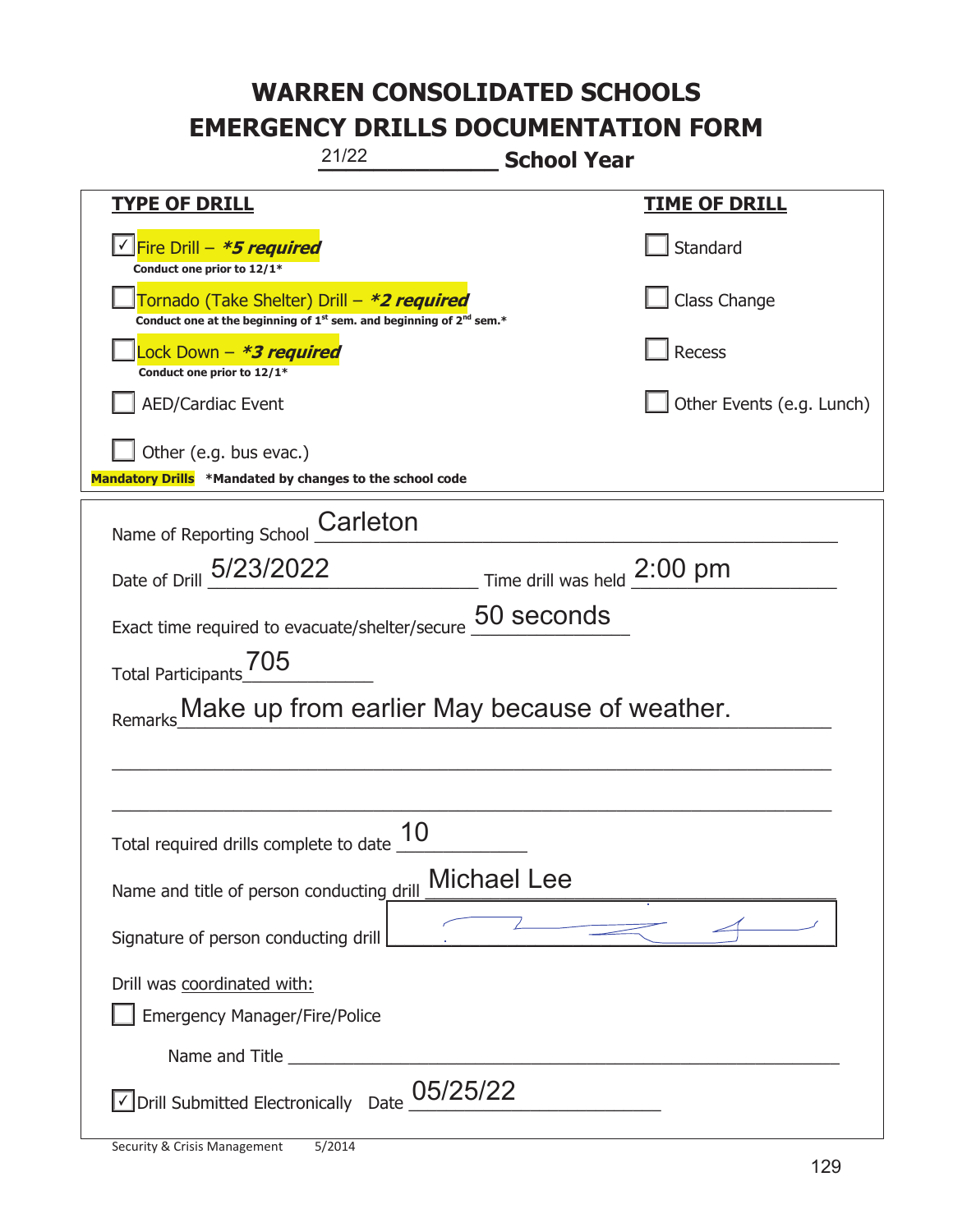| 21/22                                                                                                                                     | <b>School Year</b>        |
|-------------------------------------------------------------------------------------------------------------------------------------------|---------------------------|
| <b>TYPE OF DRILL</b>                                                                                                                      | <u>TIME OF DRILL</u>      |
| Fire Drill $-$ <i>*5 required</i><br>Conduct one prior to 12/1*                                                                           | √ Standard                |
| Tornado (Take Shelter) Drill - *2 required<br>Conduct one at the beginning of 1 <sup>st</sup> sem. and beginning of 2 <sup>nd</sup> sem.* | Class Change              |
| Lock Down – <i>*<b>3 required</b></i><br>Conduct one prior to 12/1*                                                                       | Recess                    |
| <b>AED/Cardiac Event</b>                                                                                                                  | Other Events (e.g. Lunch) |
| Other (e.g. bus evac.)                                                                                                                    |                           |
| Mandatory Drills *Mandated by changes to the school code                                                                                  |                           |
| Name of Reporting School Carleton                                                                                                         |                           |
| $\frac{10:00}{\frac{10}{20}}$ Time drill was held $\frac{10:00}{\frac{10}{20}}$<br>Date of Drill 4/25/2022                                |                           |
| Exact time required to evacuate/shelter/secure                                                                                            | 45 seconds                |
| Total Participants <sup>710</sup>                                                                                                         |                           |
| Make up drill from 3/24<br>Remarks                                                                                                        |                           |
|                                                                                                                                           |                           |
|                                                                                                                                           |                           |
| 9<br>Total required drills complete to date                                                                                               |                           |
| <b>Michael Lee</b><br>Name and title of person conducting drill                                                                           |                           |
| Signature of person conducting drill                                                                                                      |                           |
| Drill was coordinated with:<br><b>Emergency Manager/Fire/Police</b>                                                                       |                           |
|                                                                                                                                           |                           |
| $\boxed{\sqrt}$ Drill Submitted Electronically Date $\underline{\text{05}}$ /20/2022                                                      |                           |

T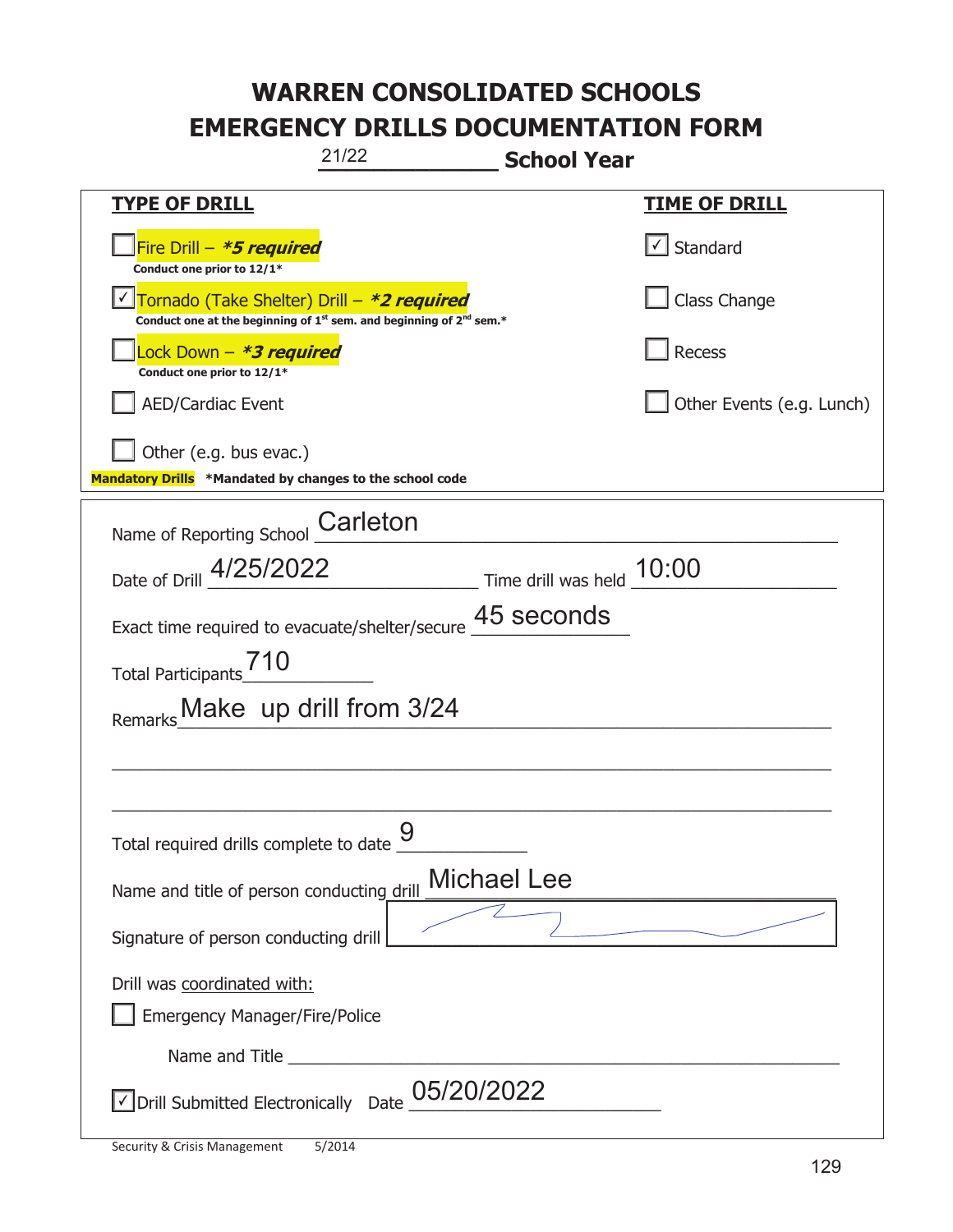|                                                                                    | 2021-2022                                                                                   | <b>School Year</b> |                           |
|------------------------------------------------------------------------------------|---------------------------------------------------------------------------------------------|--------------------|---------------------------|
| <u>TYPE OF DRILL</u>                                                               |                                                                                             |                    | <u>TIME OF DRILL</u>      |
| V Fire Drill - *5 required<br>Conduct one prior to 12/1*                           |                                                                                             |                    | √ Standard                |
| Tornado (Take Shelter) Drill – *2 required                                         | Conduct one at the beginning of 1 <sup>st</sup> sem. and beginning of 2 <sup>nd</sup> sem.* |                    | Class Change              |
| Lock Down - <b>*3 required</b><br>Conduct one prior to 12/1*                       |                                                                                             |                    | Recess                    |
| <b>AED/Cardiac Event</b>                                                           |                                                                                             |                    | Other Events (e.g. Lunch) |
| Other (e.g. bus evac.)<br>Mandatory Drills *Mandated by changes to the school code |                                                                                             |                    |                           |
| Name of Reporting School                                                           | Carleton                                                                                    |                    |                           |
| Date of Drill 4/28/2022 Time drill was held 1:00                                   |                                                                                             |                    |                           |
| Exact time required to evacuate/shelter/secure $\underline{40}$ SeC                |                                                                                             |                    |                           |
| Total Participants <sup>720</sup>                                                  |                                                                                             |                    |                           |
| Remarks                                                                            |                                                                                             |                    |                           |
|                                                                                    |                                                                                             |                    |                           |
| Total required drills complete to date $\frac{8}{4}$                               |                                                                                             |                    |                           |
| Name and title of person conducting drill                                          |                                                                                             | <b>Michael Lee</b> |                           |
| Signature of person conducting drill                                               |                                                                                             | 7                  |                           |
| Drill was coordinated with:<br><b>Emergency Manager/Fire/Police</b>                |                                                                                             |                    |                           |
|                                                                                    |                                                                                             |                    |                           |
| $\sqrt{2}$ Drill Submitted Electronically Date $_2^{5/18/2022}$                    |                                                                                             |                    |                           |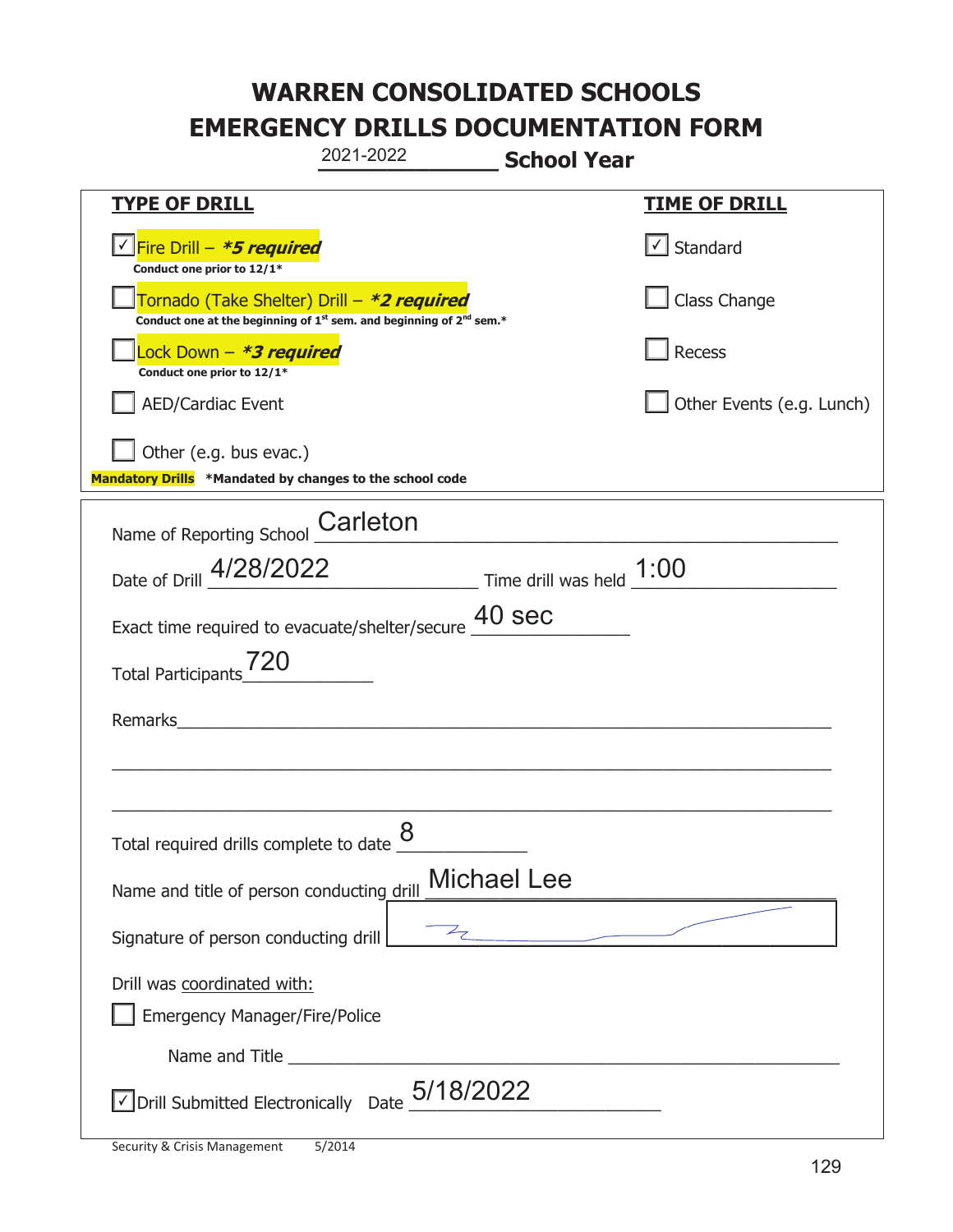| 21/22                                                                                                                       | <b>School Year</b>                                                                                                    |
|-----------------------------------------------------------------------------------------------------------------------------|-----------------------------------------------------------------------------------------------------------------------|
| <b>TYPE OF DRILL</b>                                                                                                        | <b>TIME OF DRILL</b>                                                                                                  |
| Fire Drill - *5 required<br>Conduct one prior to 12/1*                                                                      | √ Standard                                                                                                            |
| Tornado (Take Shelter) Drill – *2 required<br>Conduct one at the beginning of $1^{st}$ sem. and beginning of $2^{nd}$ sem.* | Class Change                                                                                                          |
| Lock Down - *3 required<br>Conduct one prior to 12/1*                                                                       | <b>Recess</b>                                                                                                         |
| <b>AED/Cardiac Event</b>                                                                                                    | Other Events (e.g. Lunch)                                                                                             |
| $\vert$ Other (e.g. bus evac.)<br>Mandatory Drills *Mandated by changes to the school code                                  |                                                                                                                       |
| Name of Reporting School Carleton                                                                                           |                                                                                                                       |
| Date of Drill 4/19/2022                                                                                                     | Time drill was held 8:20                                                                                              |
| Exact time required to evacuate/shelter/secure $4 \text{ min}$                                                              |                                                                                                                       |
| Total Participants <sup>740</sup>                                                                                           |                                                                                                                       |
| Remarks Make up drill from 4/18                                                                                             |                                                                                                                       |
|                                                                                                                             |                                                                                                                       |
|                                                                                                                             |                                                                                                                       |
| Total required drills complete to date $\underline{\mathcal{8}}$                                                            |                                                                                                                       |
| Name and title of person conducting drill                                                                                   | <b>Michael Lee</b>                                                                                                    |
| Signature of person conducting drill                                                                                        | <u> 1980 - Johann Johann Stoff, deutscher Stoffen und der Stoffen und der Stoffen und der Stoffen und der Stoffen</u> |
| Drill was coordinated with:                                                                                                 |                                                                                                                       |
| <b>Emergency Manager/Fire/Police</b>                                                                                        |                                                                                                                       |
|                                                                                                                             |                                                                                                                       |
| √Drill Submitted Electronically Date 4/19/2022                                                                              |                                                                                                                       |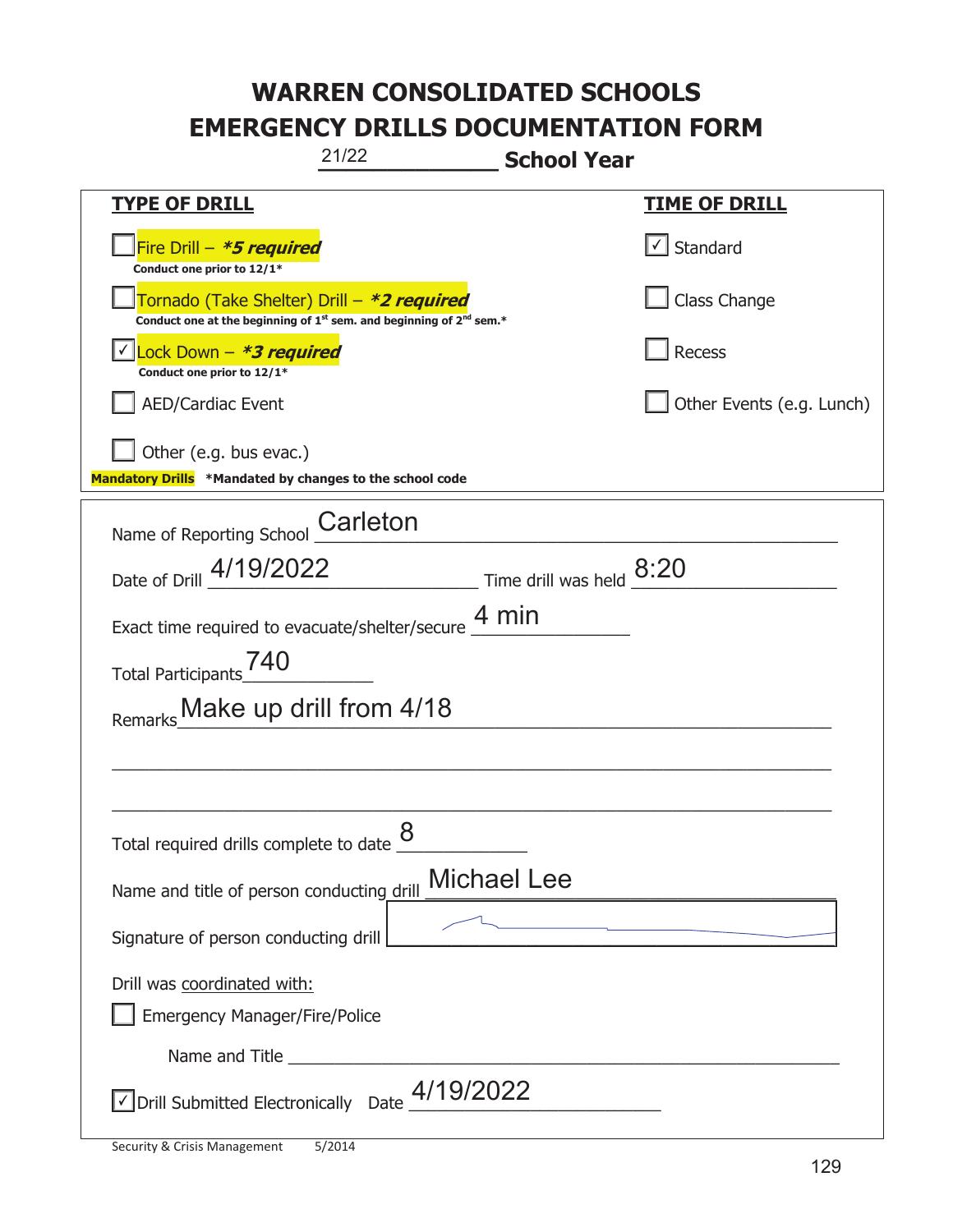|                                                                                    | 21/22                                                                                       | <b>School Year</b>                                                  |                           |
|------------------------------------------------------------------------------------|---------------------------------------------------------------------------------------------|---------------------------------------------------------------------|---------------------------|
| <b>TYPE OF DRILL</b>                                                               |                                                                                             |                                                                     | <u>TIME OF DRILL</u>      |
| Fire Drill - *5 required<br>Conduct one prior to 12/1*                             |                                                                                             |                                                                     | Standard                  |
| Tornado (Take Shelter) Drill – *2 required                                         | Conduct one at the beginning of 1 <sup>st</sup> sem. and beginning of 2 <sup>nd</sup> sem.* |                                                                     | Class Change              |
| Lock Down - *3 required<br>Conduct one prior to 12/1*                              |                                                                                             |                                                                     | <b>Recess</b>             |
| <b>AED/Cardiac Event</b>                                                           |                                                                                             |                                                                     | Other Events (e.g. Lunch) |
| Other (e.g. bus evac.)<br>Mandatory Drills *Mandated by changes to the school code |                                                                                             |                                                                     |                           |
| Name of Reporting School                                                           | <b>Carleton Middle School</b>                                                               |                                                                     |                           |
| Date of Drill 1/20/2022                                                            |                                                                                             | $\frac{1:00}{\sqrt{1}}$ Time drill was held $\frac{1:00}{\sqrt{1}}$ |                           |
| Exact time required to evacuate/shelter/secure                                     |                                                                                             | 3 min                                                               |                           |
| <b>Total Participants</b>                                                          |                                                                                             |                                                                     |                           |
| Remarks                                                                            |                                                                                             |                                                                     |                           |
|                                                                                    |                                                                                             |                                                                     |                           |
| Total required drills complete to date $6$                                         |                                                                                             |                                                                     |                           |
| Name and title of person conducting drill                                          |                                                                                             | <b>Michael Lee</b>                                                  |                           |
| Signature of person conducting drill                                               |                                                                                             |                                                                     |                           |
| Drill was coordinated with:<br><b>Emergency Manager/Fire/Police</b>                |                                                                                             |                                                                     |                           |
|                                                                                    |                                                                                             |                                                                     |                           |
| √ Drill Submitted Electronically Date 2/11/2022                                    |                                                                                             |                                                                     |                           |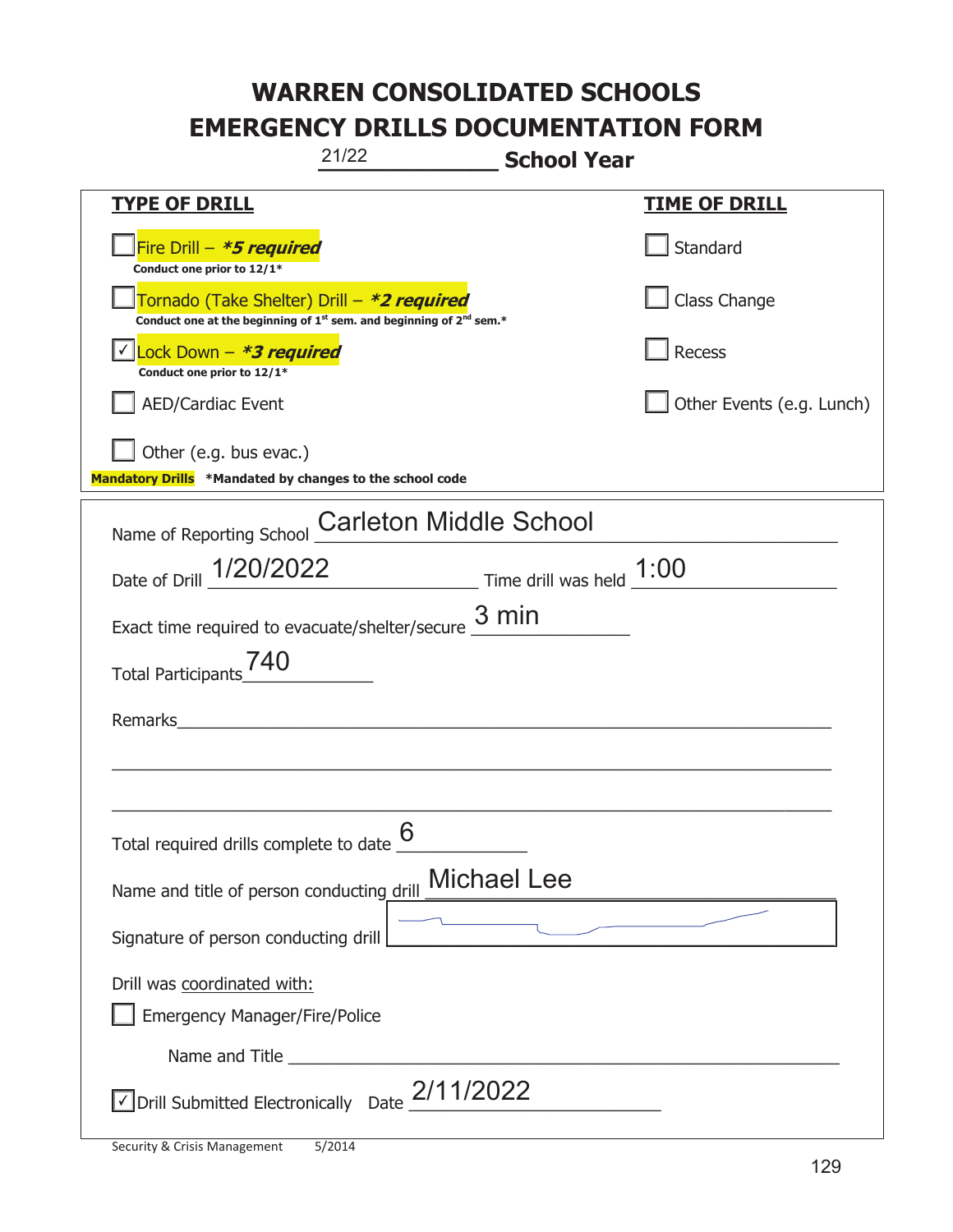|                                                                                                                                           | 2021/2022              | <b>School Year</b>             |                               |
|-------------------------------------------------------------------------------------------------------------------------------------------|------------------------|--------------------------------|-------------------------------|
| <b>TYPE OF DRILL</b>                                                                                                                      |                        |                                | <b>TIME OF DRILL</b>          |
| Fire Drill - *5 required<br>Conduct one prior to 12/1*                                                                                    |                        |                                | $\sqrt{\phantom{a}}$ Standard |
| Tornado (Take Shelter) Drill – *2 required<br>Conduct one at the beginning of 1 <sup>st</sup> sem. and beginning of 2 <sup>nd</sup> sem.* |                        |                                | Class Change                  |
| ock Down – <b>*3 required</b><br>Conduct one prior to 12/1*                                                                               |                        |                                | Recess                        |
| <b>AED/Cardiac Event</b>                                                                                                                  |                        |                                | Other Events (e.g. Lunch)     |
| Other (e.g. bus evac.)<br>Mandatory Drills *Mandated by changes to the school code                                                        |                        |                                |                               |
| Name of Reporting School                                                                                                                  | Carleton               |                                |                               |
| Date of Drill 1/18/2022                                                                                                                   |                        | Time drill was held $10:05$ am |                               |
| Exact time required to evacuate/shelter/secure $\underline{1}$ min                                                                        |                        |                                |                               |
| 700<br><b>Total Participants</b>                                                                                                          |                        |                                |                               |
| Remarks                                                                                                                                   | Make up from last week |                                |                               |
|                                                                                                                                           |                        |                                |                               |
|                                                                                                                                           |                        |                                |                               |
| Total required drills complete to date $\frac{0}{2}$                                                                                      | <u> Қ</u>              |                                |                               |
| Name and title of person conducting drill                                                                                                 |                        | <b>Michael Lee</b>             |                               |
| Signature of person conducting drill                                                                                                      |                        |                                |                               |
| Drill was coordinated with:<br><b>Emergency Manager/Fire/Police</b>                                                                       |                        |                                |                               |
|                                                                                                                                           |                        |                                |                               |
| √ Drill Submitted Electronically Date                                                                                                     | 1/18/2022              |                                |                               |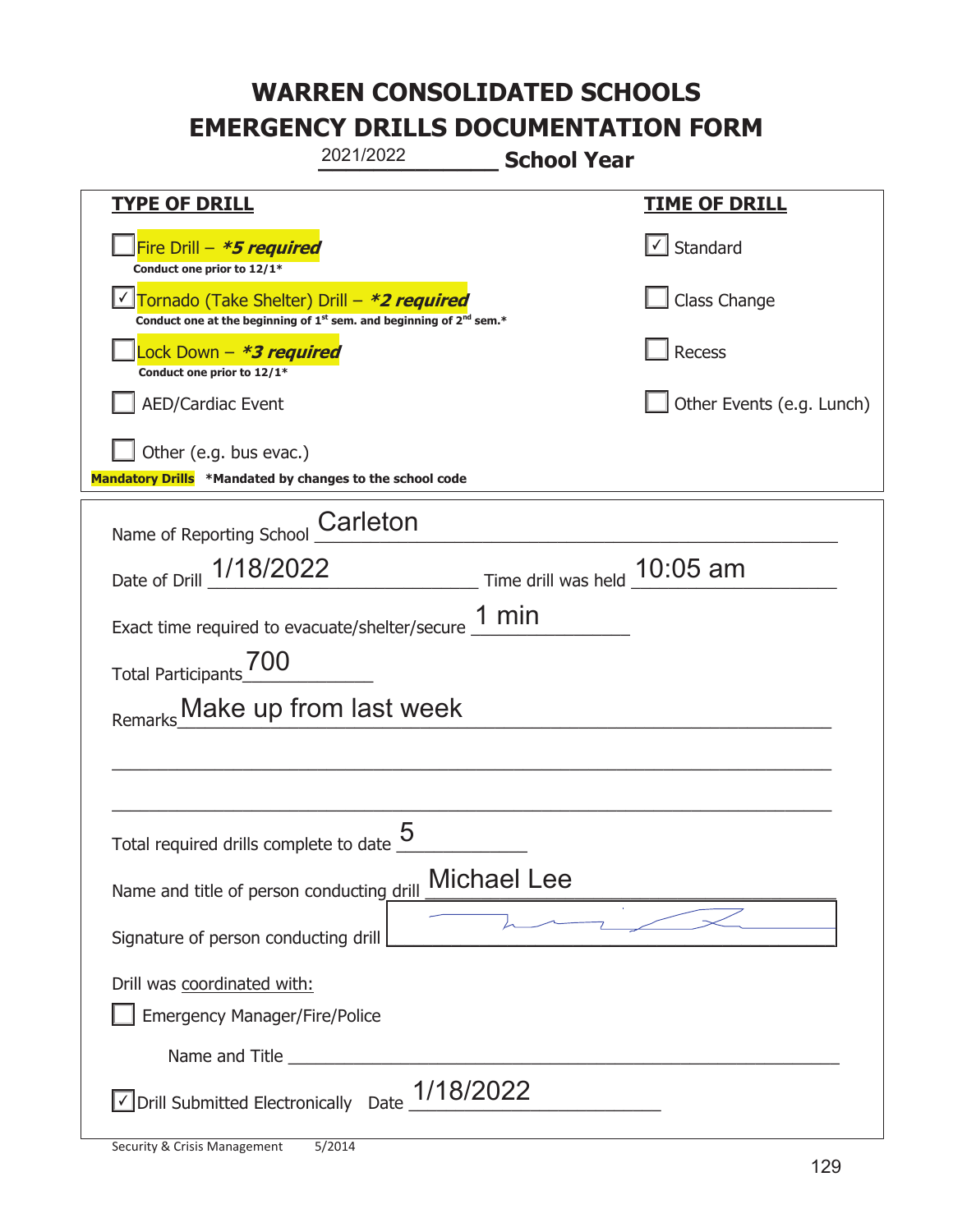| 21/22                                                                                                                                     | <b>School Year</b>        |
|-------------------------------------------------------------------------------------------------------------------------------------------|---------------------------|
| <b>TYPE OF DRILL</b>                                                                                                                      | <u>TIME OF DRILL</u>      |
| V Fire Drill - *5 required<br>Conduct one prior to 12/1*                                                                                  | $\cup$ Standard           |
| Tornado (Take Shelter) Drill – *2 required<br>Conduct one at the beginning of 1 <sup>st</sup> sem. and beginning of 2 <sup>nd</sup> sem.* | Class Change              |
| Lock Down – <i>*<b>3 required</b></i><br>Conduct one prior to 12/1*                                                                       | Recess                    |
| <b>AED/Cardiac Event</b>                                                                                                                  | Other Events (e.g. Lunch) |
| Other (e.g. bus evac.)<br>Mandatory Drills *Mandated by changes to the school code                                                        |                           |
| Name of Reporting School Carleton                                                                                                         |                           |
| Date of Drill 11/23/2021 Time drill was held 8:10 am                                                                                      |                           |
| Exact time required to evacuate/shelter/secure $\underline{1}$ min                                                                        |                           |
| Total Participants 580                                                                                                                    |                           |
| Remarks                                                                                                                                   |                           |
|                                                                                                                                           |                           |
| Total required drills complete to date $\frac{4}{1}$                                                                                      |                           |
| Name and title of person conducting drill                                                                                                 | Mike Lee AP               |
| Signature of person conducting drill                                                                                                      |                           |
| Drill was coordinated with:<br><b>Emergency Manager/Fire/Police</b>                                                                       |                           |
|                                                                                                                                           |                           |
| $\vee$ Drill Submitted Electronically Date $\_$ 11/23/2021                                                                                |                           |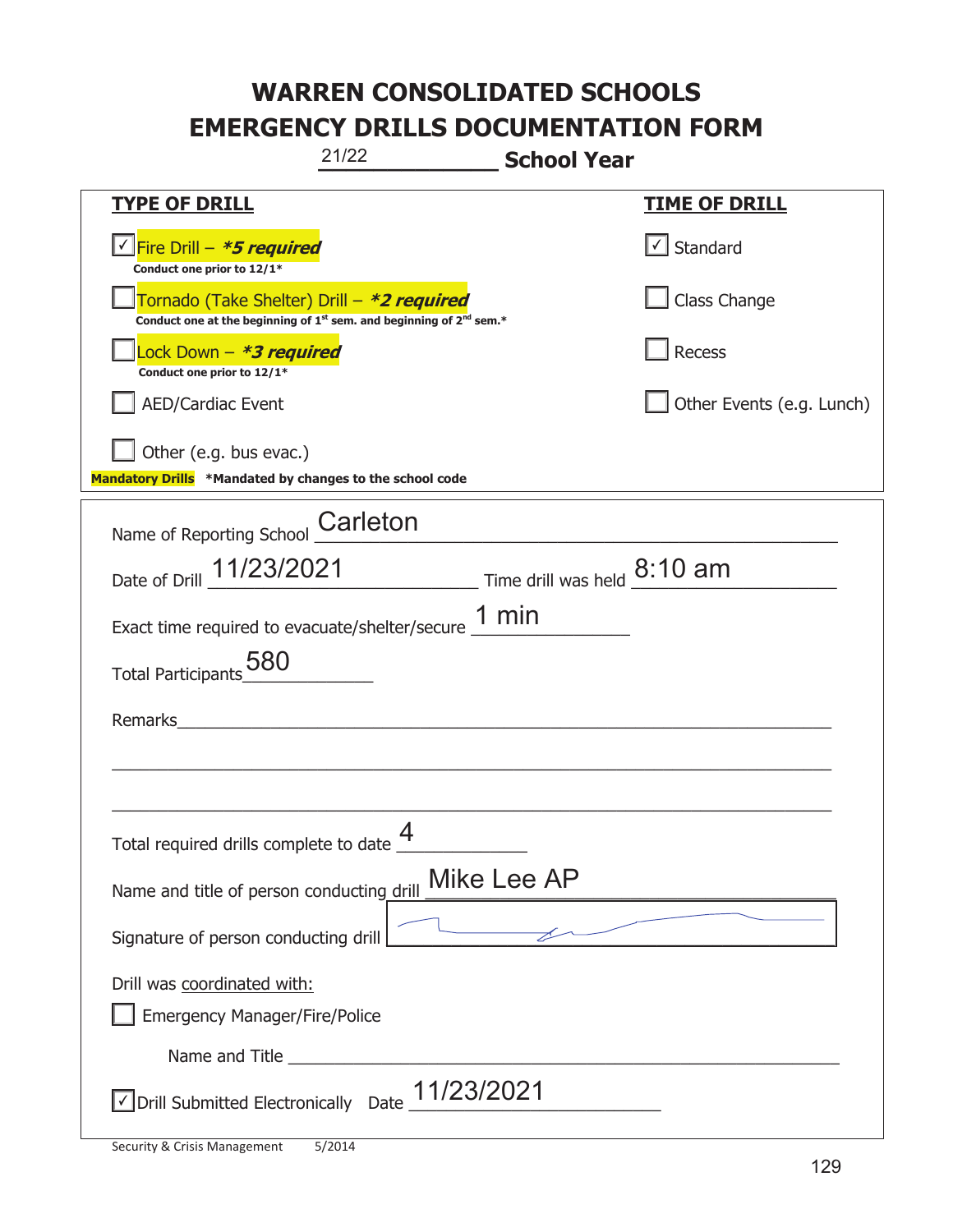|                                                                                    | 2021-2022                                                                                   | <b>School Year</b> |                           |
|------------------------------------------------------------------------------------|---------------------------------------------------------------------------------------------|--------------------|---------------------------|
| <b>TYPE OF DRILL</b>                                                               |                                                                                             |                    | <b>TIME OF DRILL</b>      |
| Fire Drill - *5 required<br>Conduct one prior to 12/1*                             |                                                                                             |                    | Standard                  |
| Tornado (Take Shelter) Drill – *2 required                                         | Conduct one at the beginning of 1 <sup>st</sup> sem. and beginning of 2 <sup>nd</sup> sem.* |                    | Class Change              |
| Lock Down - *3 required<br>Conduct one prior to 12/1*                              |                                                                                             |                    | Recess                    |
| <b>AED/Cardiac Event</b>                                                           |                                                                                             |                    | Other Events (e.g. Lunch) |
| Other (e.g. bus evac.)<br>Mandatory Drills *Mandated by changes to the school code |                                                                                             |                    |                           |
| Name of Reporting School                                                           | <b>Carleton Middle School</b>                                                               |                    |                           |
| Date of Drill _ 11/8/2021                                                          | $\frac{1}{\sqrt{2}}$ Time drill was held $\frac{9}{\sqrt{2}}$ am                            |                    |                           |
| Exact time required to evacuate/shelter/secure $\frac{3 \text{ min}}{2}$           |                                                                                             |                    |                           |
| 640<br><b>Total Participants</b>                                                   |                                                                                             |                    |                           |
| Remarks                                                                            |                                                                                             |                    |                           |
|                                                                                    |                                                                                             |                    |                           |
| Total required drills complete to date $\frac{5}{4}$                               |                                                                                             |                    |                           |
| Name and title of person conducting drill                                          |                                                                                             | Mike Lee AP        |                           |
| Signature of person conducting drill                                               |                                                                                             |                    |                           |
| Drill was coordinated with:<br><b>Emergency Manager/Fire/Police</b>                |                                                                                             |                    |                           |
|                                                                                    |                                                                                             |                    |                           |
| √ Drill Submitted Electronically Date                                              | 11/23/2021                                                                                  |                    |                           |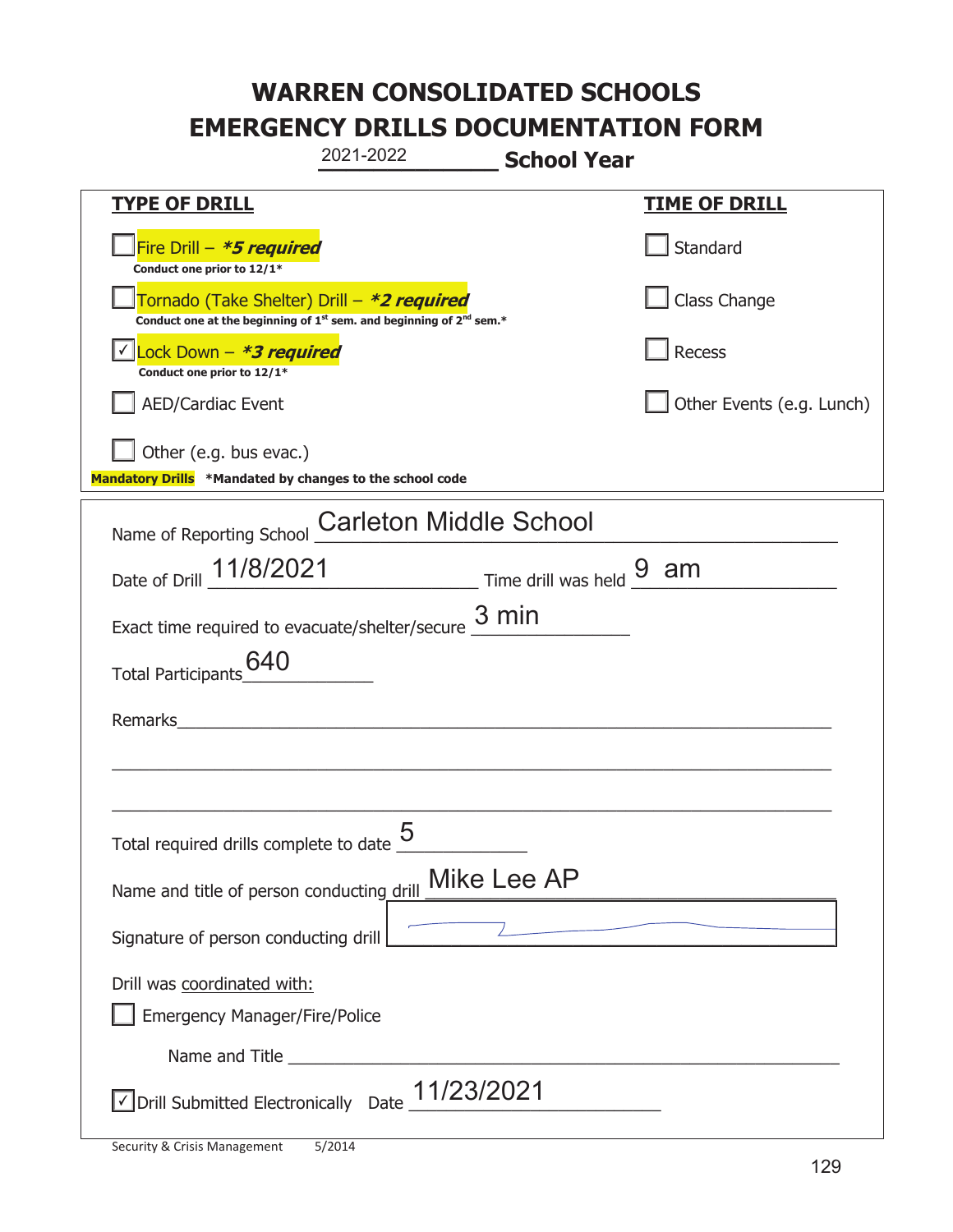|                                                                                    | 2021/2022                                                                                                                                 | <b>School Year</b> |                           |
|------------------------------------------------------------------------------------|-------------------------------------------------------------------------------------------------------------------------------------------|--------------------|---------------------------|
| <b>TYPE OF DRILL</b>                                                               |                                                                                                                                           |                    | <b>TIME OF DRILL</b>      |
| Fire Drill - *5 required<br>Conduct one prior to 12/1*                             |                                                                                                                                           |                    | √ Standard                |
|                                                                                    | Tornado (Take Shelter) Drill – *2 required<br>Conduct one at the beginning of 1 <sup>st</sup> sem. and beginning of 2 <sup>nd</sup> sem.* |                    | Class Change              |
| Lock Down - <b><i>*3 required</i></b><br>Conduct one prior to 12/1*                |                                                                                                                                           |                    | Recess                    |
| <b>AED/Cardiac Event</b>                                                           |                                                                                                                                           |                    | Other Events (e.g. Lunch) |
| Other (e.g. bus evac.)<br>Mandatory Drills *Mandated by changes to the school code |                                                                                                                                           |                    |                           |
| Name of Reporting School                                                           | Carleton                                                                                                                                  |                    |                           |
|                                                                                    | Date of Drill 10/14/2021 Time drill was held 2:15                                                                                         |                    |                           |
|                                                                                    | Exact time required to evacuate/shelter/secure 45 seconds                                                                                 |                    |                           |
| 712<br><b>Total Participants</b>                                                   |                                                                                                                                           |                    |                           |
| Remarks                                                                            |                                                                                                                                           |                    |                           |
|                                                                                    |                                                                                                                                           |                    |                           |
| Total required drills complete to date $\frac{2}{3}$                               |                                                                                                                                           |                    |                           |
| Name and title of person conducting drill                                          |                                                                                                                                           | <b>Michael Lee</b> |                           |
| Signature of person conducting drill                                               |                                                                                                                                           |                    |                           |
| Drill was coordinated with:<br><b>Emergency Manager/Fire/Police</b>                |                                                                                                                                           |                    |                           |
|                                                                                    |                                                                                                                                           |                    |                           |
| √ Drill Submitted Electronically Date                                              |                                                                                                                                           | 10/18/2021         |                           |